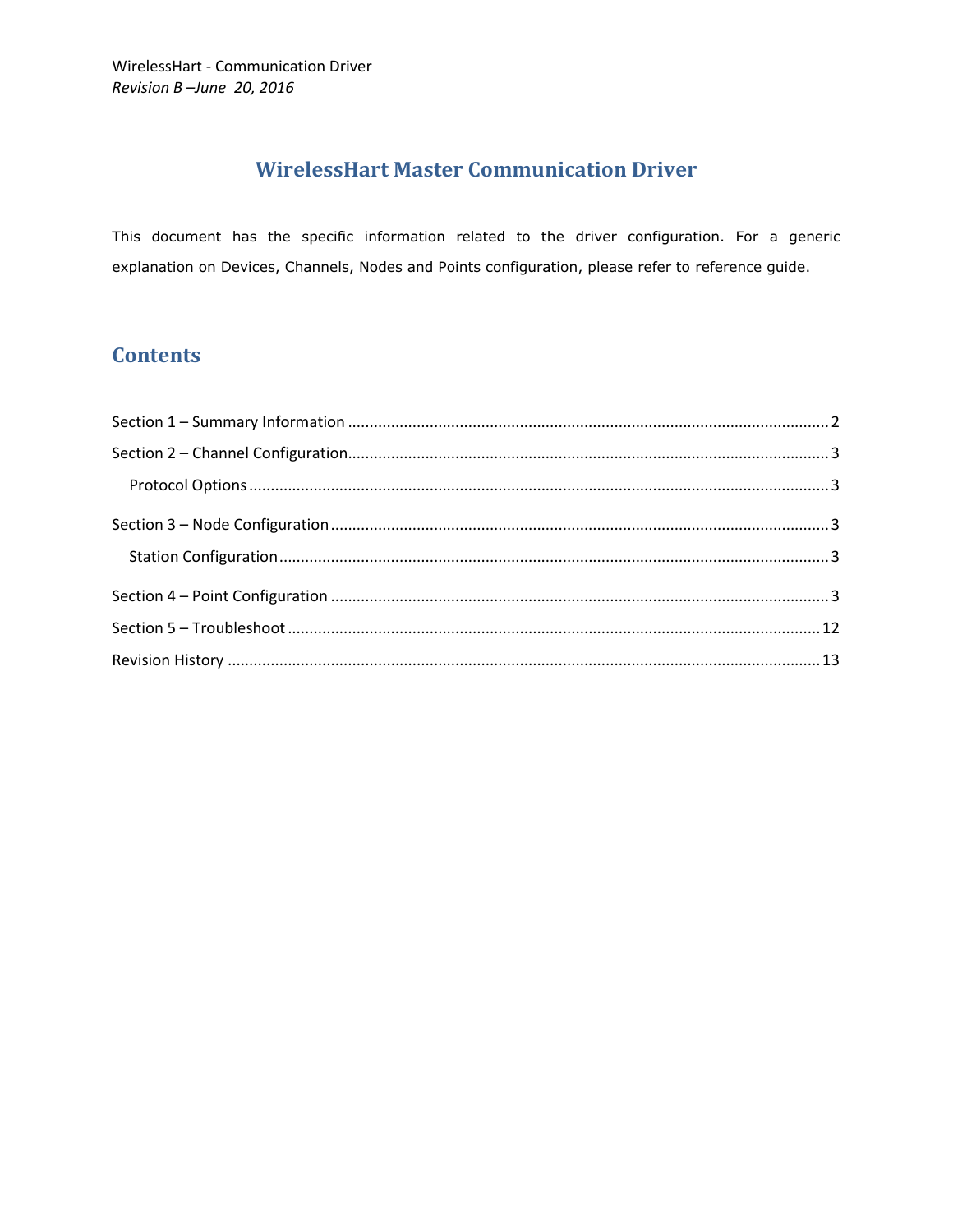## <span id="page-1-0"></span>**Section 1 – Summary Information**

**Communication Driver Name**: WirelessHart

**Implementation DLL**: T.ProtocolDriver. WirelessHart.dll

**Protocol**: HartIP

**Interface**: TCP/IP

**Description**: WirelessHart communication driver implements communication with Emerson devices

using HartIP protocol. It operates as a Master on TCP/IP networks.

**PLC types supported:** Emerson WirelessHart devices

#### **Supported Commands:**

| Command                                             | Read         | <b>Write</b> |
|-----------------------------------------------------|--------------|--------------|
| Command 0 - Read Unique Identifier                  | ✓            |              |
| Command 3 - Read Dynamic Variables and Loop Current | $\checkmark$ |              |
| Command 9 - Read Device Variables and Status        | $\checkmark$ |              |
| Command 13 - Read Tag, Descriptor and Date          | $\checkmark$ |              |
| Command 20 - Read Long Tag                          | $\checkmark$ |              |
| Command 38 - Reset Configuration Changed Flag       | $\checkmark$ |              |
| Command 48 - Read Device Additional Status          | ✓            |              |
| Command 50 - Read Dynamic Variable Assignments      | $\checkmark$ |              |
| Command 74 - Read I/O System Capabilities           | ✓            |              |
| Command 84 - Read Sub-Device Identity Summary       | $\checkmark$ |              |
| Command 101 - Read Sub-device to Burst Message Map  | ✓            |              |
| Command 105 - Read Burst Mode Configuration         | ✓            |              |
| Command 178 - Publish Dynamic Data                  | $\checkmark$ |              |

**Table 1**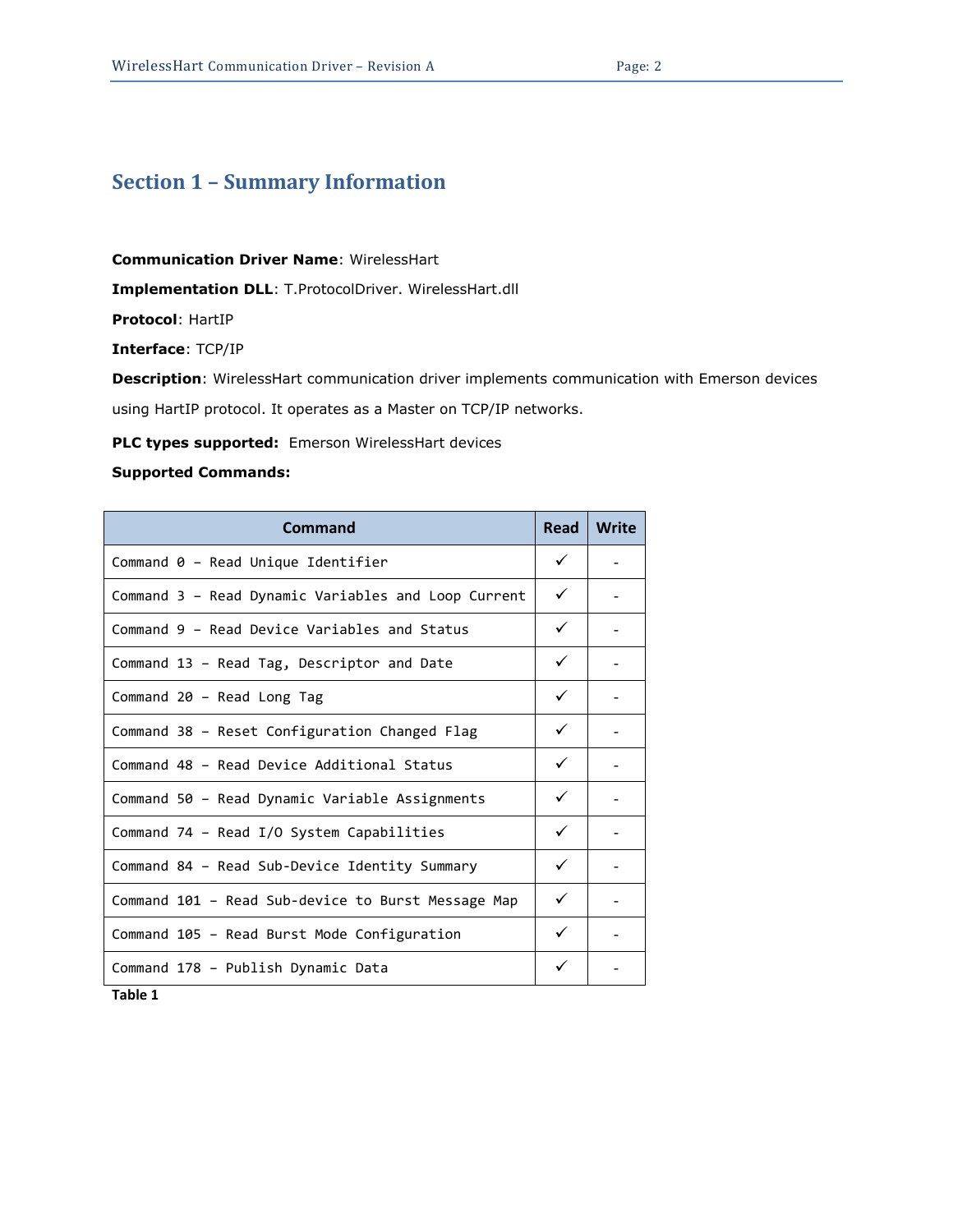#### <span id="page-2-0"></span>**Section 2 – Channel Configuration**

#### <span id="page-2-1"></span>**Protocol Options**

None

## <span id="page-2-2"></span>**Section 3 – Node Configuration**

#### <span id="page-2-3"></span>**Station Configuration**

- Station syntax: <IP address> ; <Port number>

Where : <IP address> = IP address of the Hart gateway

< Port number > = TCP port where the gateway is listening (default is 5094)

<span id="page-2-4"></span>Ex: 192.168.0.107;5094

#### **Section 4 – Point Configuration**

The syntax for the communication points is:

<DeviceTag>.<Command>: <Parameter>

Ex.: Acoustic708-050001.178:PVDeviceVariableValue

Where :

**DeviceTag**: It will be bring from Hart gateway.

**Command**: Hart Commands. See the table below for the availables command.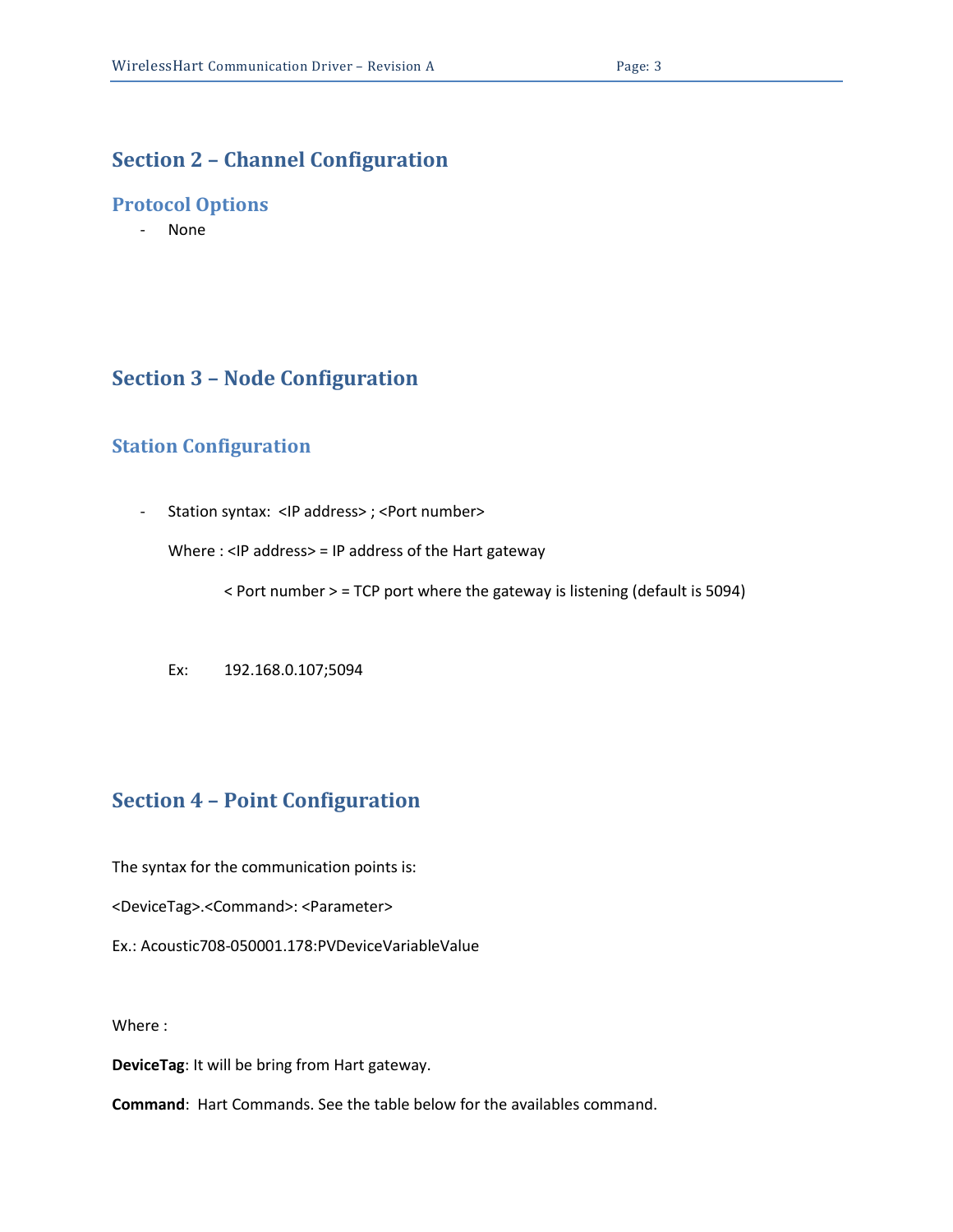| <b>Command</b> | <b>Description</b>                      |
|----------------|-----------------------------------------|
| ø              | Read Unique Identifier                  |
| 3              | Read Dynamic Variables and Loop Current |
| 9              | Read Device Variables and Status        |
| 13             | Read Tag, Descriptor and Date           |
| 20             | Read Long Tag                           |
| 38             | Reset Configuration Changed Flag        |
| 48             | Read Device Additional Status           |
| 50             | Read Dynamic Variable Assignments       |
| 74             | Read I/O System Capabilities            |
| 84             | Read Sub-Device Identity Summary        |
| 101            | Read Sub-device to Burst Message Map    |
| 105            | Read Burst Mode Configuration           |
| 178            | Publish Dynamic Data                    |

**Parameter**: It is a number that represent each parameter of the command response. See the tables below:

| <b>Command 0</b>                                |
|-------------------------------------------------|
| <b>Parameters</b>                               |
| Expansion Code                                  |
| Expanded Device Type Code                       |
| Request Preambles                               |
| Universal Revision Level                        |
| Transmitter Revision Level                      |
| Software Revision                               |
| Hardware Revision Level / Physical Signing Code |
| Flags                                           |
| Device Identification Code                      |
| Minimum# Response Preambles                     |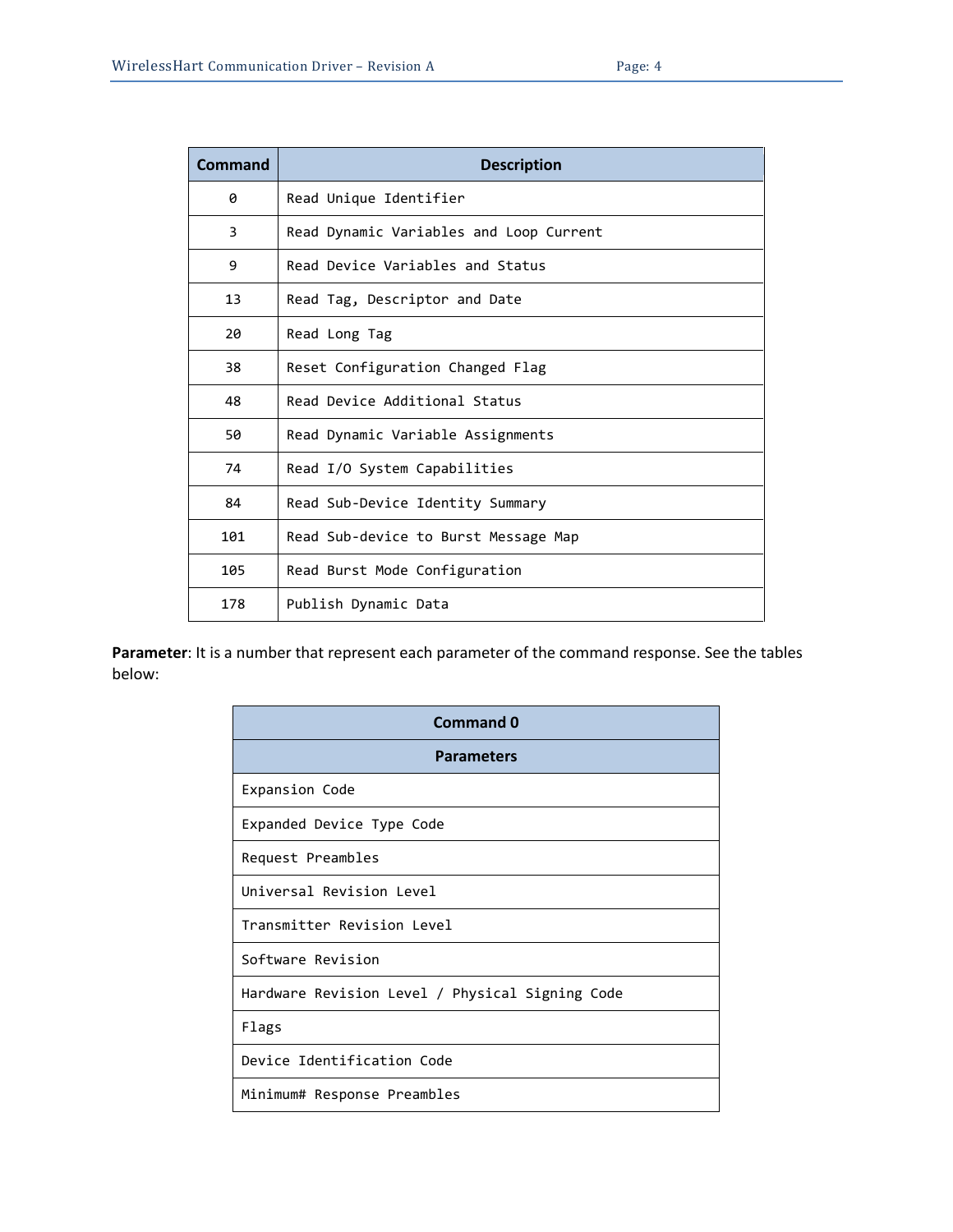| Max# of Device Variable         |
|---------------------------------|
| Configuration Change Counter    |
| Extended Field Device Status    |
| Manufacture Identification Code |
| Private Label Distributor       |
| Device Profile                  |

| <b>Command 3</b>                                                        |
|-------------------------------------------------------------------------|
| <b>Parameters</b>                                                       |
| PV Loop Current (many wireless devices return NaN, no<br>analog output) |
| PV Units Code                                                           |
| PV                                                                      |
| SV Units Code                                                           |
| <b>SV</b>                                                               |
| TV Units Code                                                           |
| TV                                                                      |
| QV Units Code                                                           |
| QV                                                                      |

| Command 9                              |
|----------------------------------------|
| <b>Parameters</b>                      |
| Slot 0: Device Variable Code           |
| Slot 0: Device Variable Classification |
| Slot 0: Device Variable Units Code     |
| Slot 0: Device Variable Value          |
| Slot 0: Device Variable Status         |
| Slot 1: Device Variable Code           |
| Slot 1: Device Variable Classification |
| Slot 1: Device Variable Units Code     |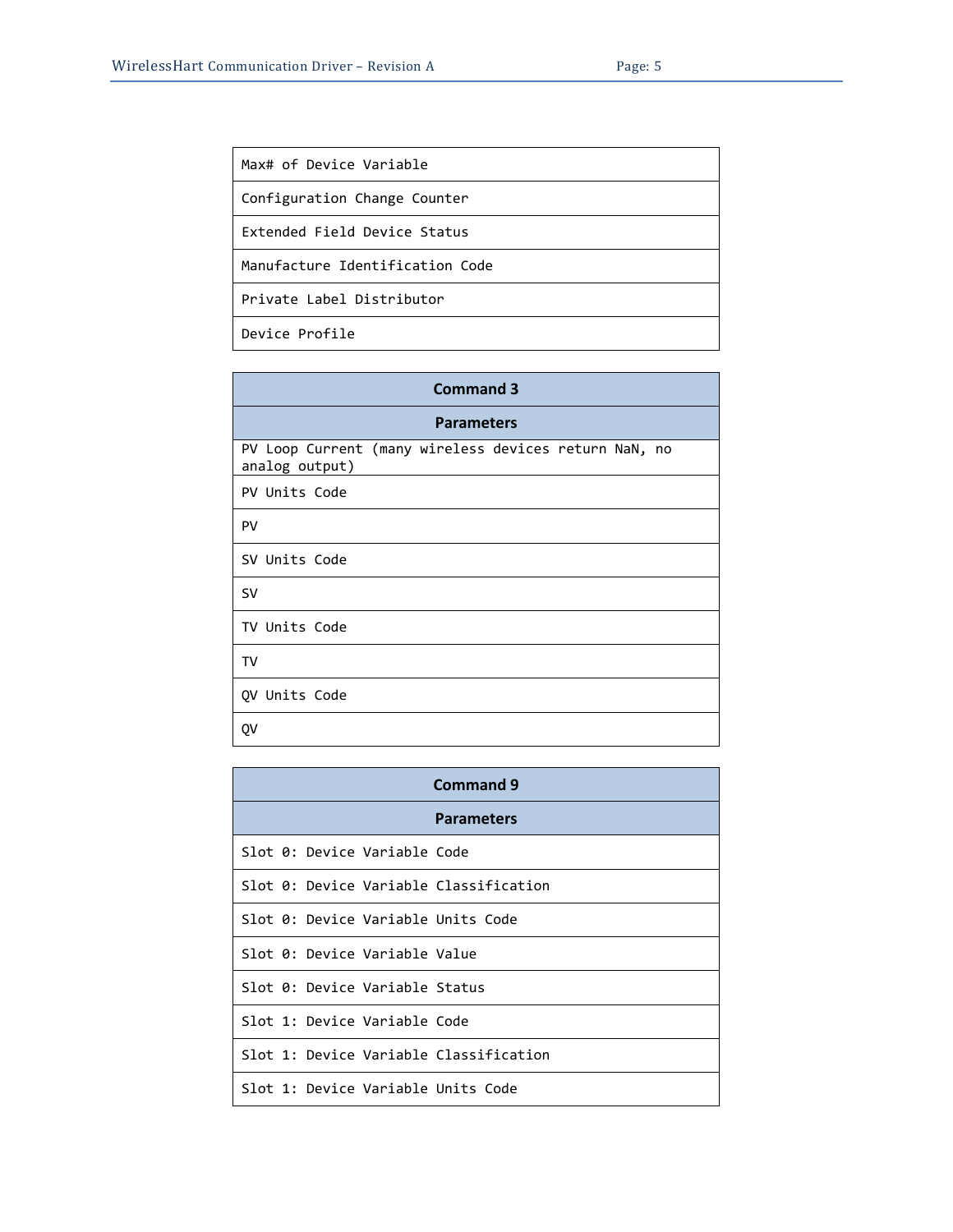| Slot 1: Device Variable Value          |
|----------------------------------------|
| Slot 1: Device Variable Status         |
| Slot 2: Device Variable Code           |
| Slot 2: Device Variable Classification |
| Slot 2: Device Variable Units Code     |
| Slot 2: Device Variable Value          |
| Slot 2: Device Variable Status         |
| Slot 3: Device Variable Code           |
| Slot 3: Device Variable Classification |
| Slot 3: Device Variable Units Code     |
| Slot 3: Device Variable Value          |
| Slot 3: Device Variable Status         |
| Slot 4: Device Variable Code           |
| Slot 4: Device Variable Classification |
| Slot 4: Device Variable Units Code     |
| Slot 4: Device Variable Value          |
| Slot 4: Device Variable Status         |
| Slot 5: Device Variable Code           |
| Slot 5: Device Variable Classification |
| Slot 5: Device Variable Units Code     |
| Slot 5: Device Variable Value          |
| Slot 5: Device Variable Status         |
| Slot 6: Device Variable Code           |
| Slot 6: Device Variable Classification |
| Slot 6: Device Variable Units Code     |
| Slot 6: Device Variable Value          |
| Slot 6: Device Variable Status         |
| Slot 7: Device Variable Code           |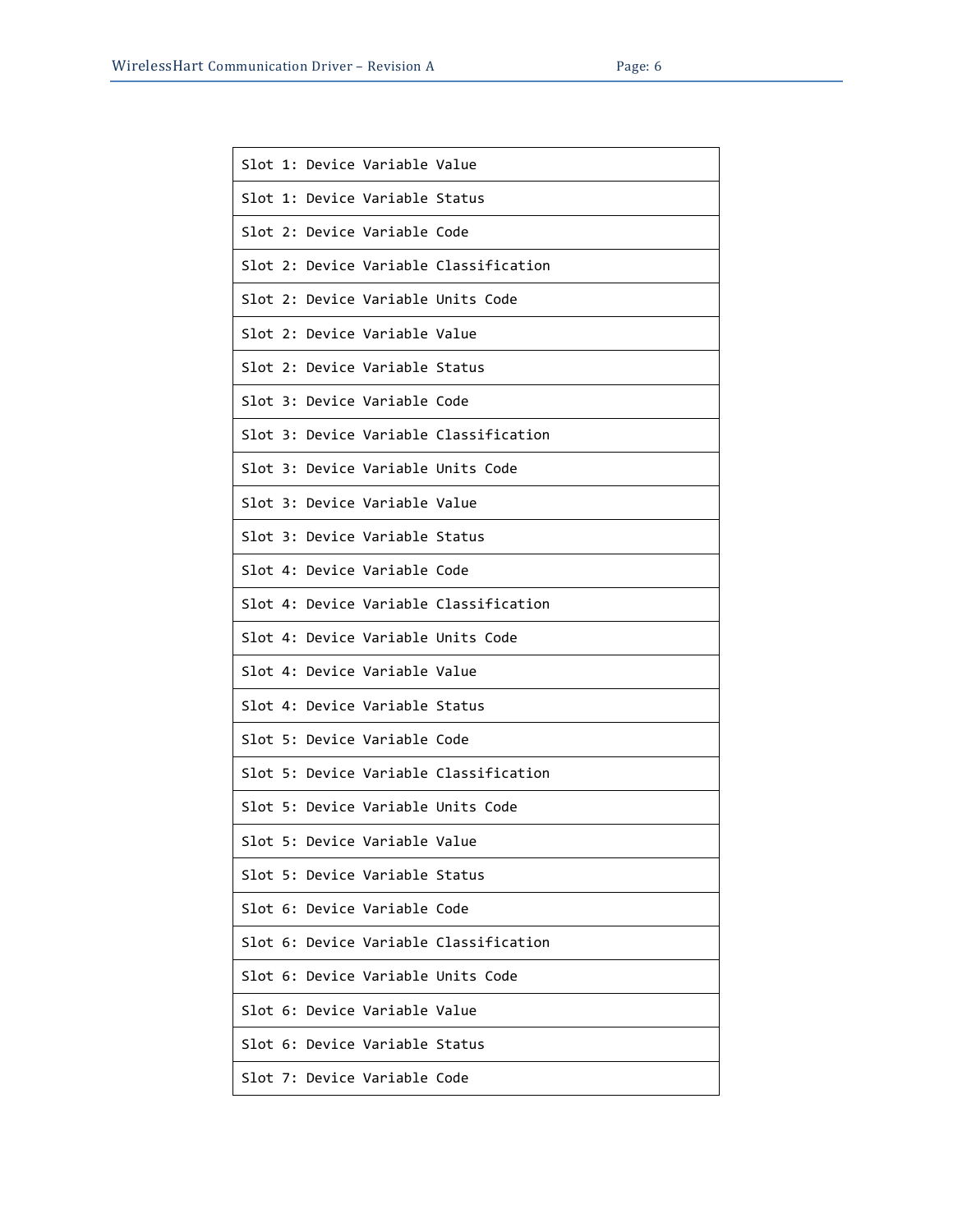| Slot 7: Device Variable Classification                                                |
|---------------------------------------------------------------------------------------|
| Slot 7: Device Variable Units Code                                                    |
| Slot 7: Device Variable Value                                                         |
| Slot 7: Device Variable Status                                                        |
| Slot 0: Time Stamp (units of 1/32 of a mS or 0.00003125<br>seconds or $31.25 \mu S$ ) |

| <b>Command 13</b> |
|-------------------|
| <b>Parameters</b> |
| Tag               |
| Descriptor        |
| Day               |
| Month             |
| Year since 1900   |

| <b>Command 20</b> |
|-------------------|
| Parameter         |
| Long Tag          |

| <b>Command 38</b>                                    |
|------------------------------------------------------|
| Parameter                                            |
| Configuration Change Counter (previously read value) |

| <b>Command 48</b>    |  |  |  |
|----------------------|--|--|--|
| <b>Parameters</b>    |  |  |  |
| Transmitter Status 0 |  |  |  |
| Transmitter Status 1 |  |  |  |
| Transmitter Status 2 |  |  |  |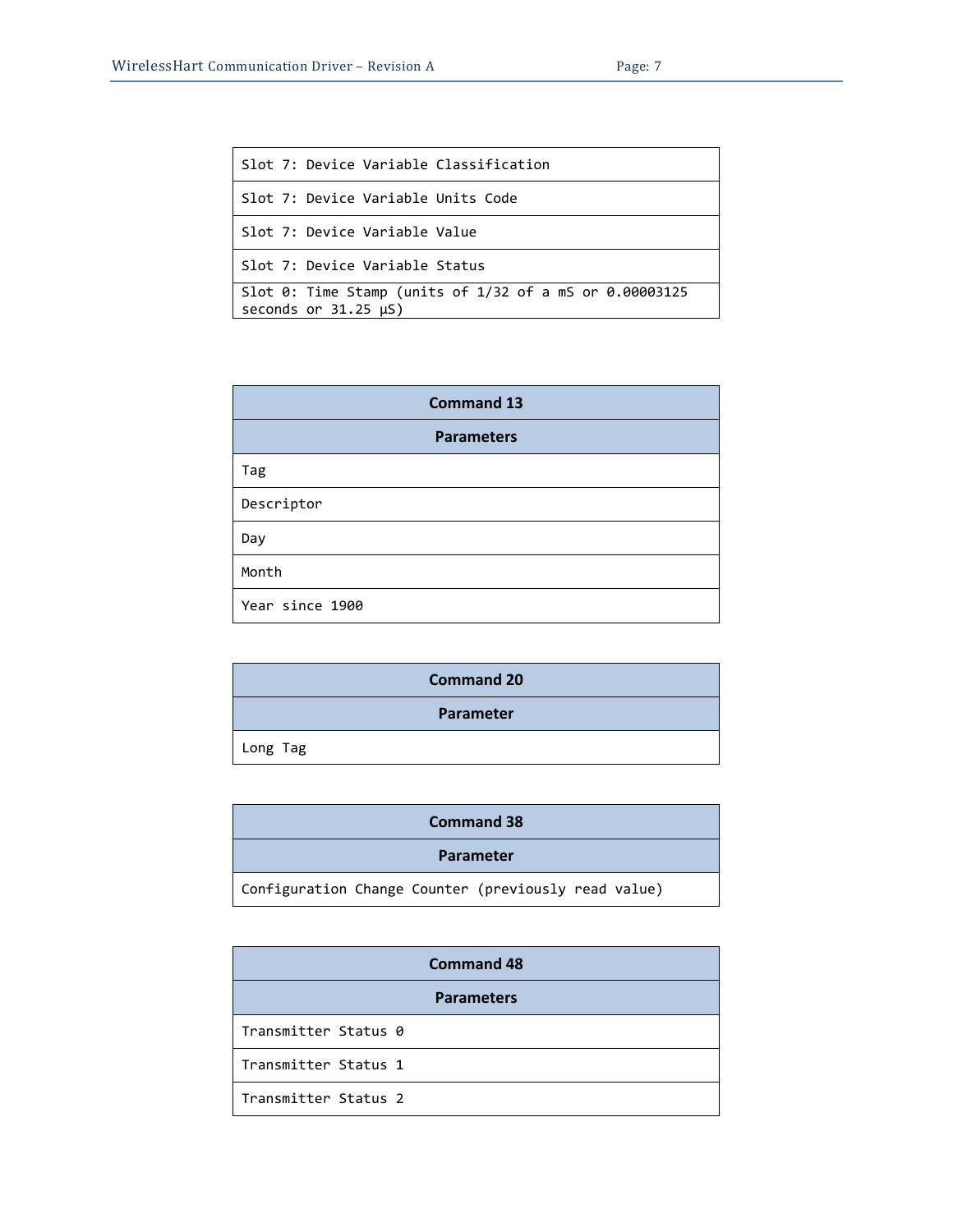| Transmitter Status 3     |  |  |  |
|--------------------------|--|--|--|
| Transmitter Status 4     |  |  |  |
| Transmitter Status 5     |  |  |  |
| Extended Device Status   |  |  |  |
| Device Operating Mode    |  |  |  |
| Standardize Status 0     |  |  |  |
| Standardize Status 1     |  |  |  |
| Analog Channel Saturated |  |  |  |
| Standardize Status 2     |  |  |  |
| Standardize Status 3     |  |  |  |

| <b>Command 50</b>            |  |  |
|------------------------------|--|--|
| <b>Parameters</b>            |  |  |
| Device Variable mapped to PV |  |  |
| Device Variable mapped to SV |  |  |
| Device Variable mapped to TV |  |  |
| Device Variable mapped to QV |  |  |

| Command 74                                                                                   |  |  |  |  |
|----------------------------------------------------------------------------------------------|--|--|--|--|
| <b>Parameters</b>                                                                            |  |  |  |  |
| Maximum Number of I/O Cards (must be $\geq 1$ )                                              |  |  |  |  |
| Maximum Number of Channels per I/O Card (must be $\geq 1$ )                                  |  |  |  |  |
| Maximum Number of Sub-Devices per Channel (must be $\geq 1$ )                                |  |  |  |  |
| Number of devices detected (the count includes the I/O<br>system itself)                     |  |  |  |  |
| Maximum number of delayed responses supported by the I/O<br>system. (must be $\geq$ 2)       |  |  |  |  |
| Master mode for communication on channels. $1 = Primary$<br>Master (default)                 |  |  |  |  |
| Retry count to use when sending commands to a sub-device.<br>(Range $2 \leq$ value $\leq$ 5) |  |  |  |  |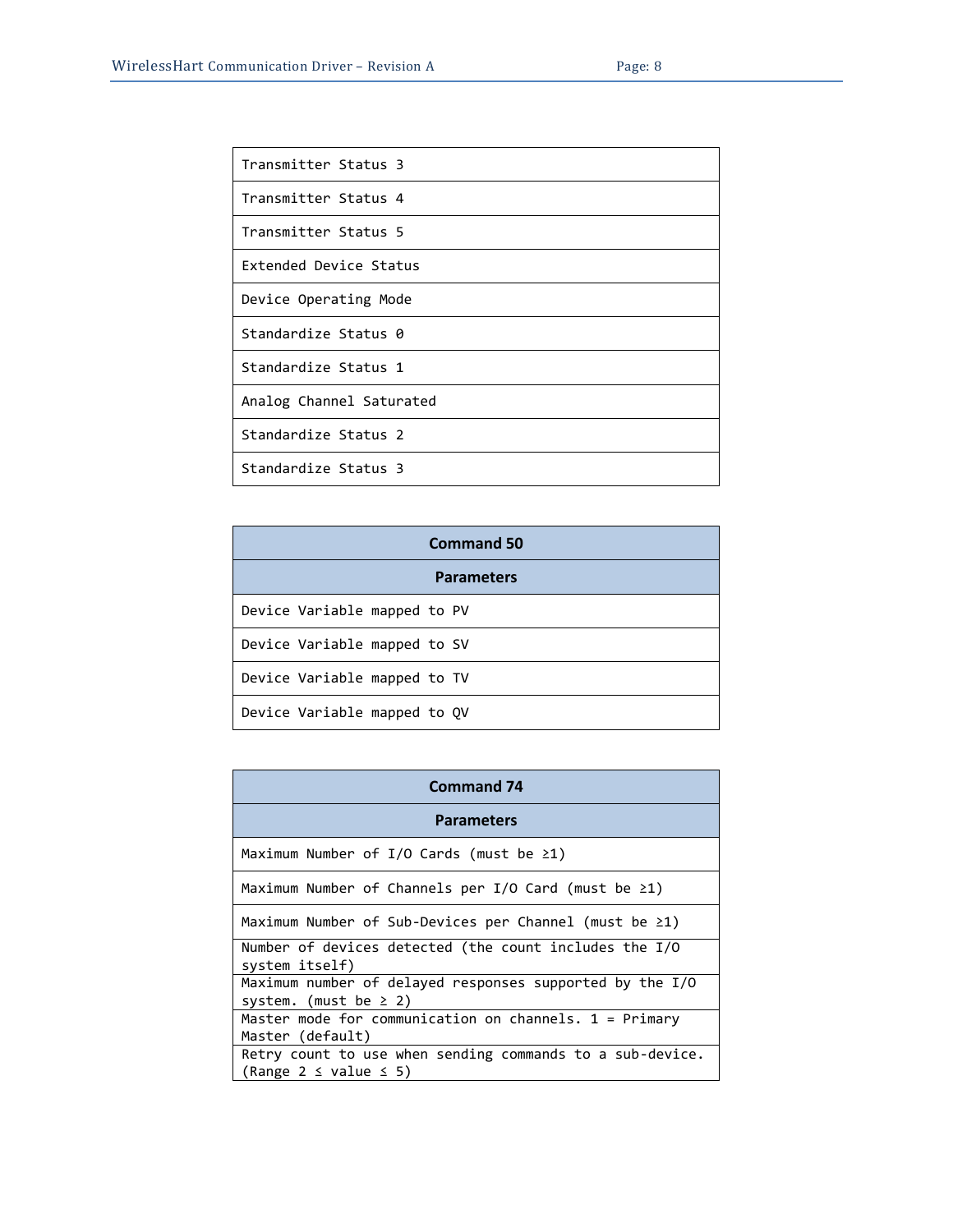| <b>Command 84</b>          |  |  |
|----------------------------|--|--|
| <b>Parameters</b>          |  |  |
| Sub-device index           |  |  |
| $I/O$ Card                 |  |  |
| Channel                    |  |  |
| Manufacturer Id            |  |  |
| Expanded Device Type Code  |  |  |
| Device Id                  |  |  |
| Universal Command Revision |  |  |
| Long Tag                   |  |  |
| Device Revision            |  |  |
| Device Profile             |  |  |
| Private Label Distributor  |  |  |

| <b>Command 101</b>                                            |  |  |  |  |
|---------------------------------------------------------------|--|--|--|--|
| <b>Parameters</b>                                             |  |  |  |  |
| Burst Message                                                 |  |  |  |  |
| Sub-device Index (index 0 indicates the I/O System<br>itself) |  |  |  |  |

| Command 105                                                                    |  |  |  |  |
|--------------------------------------------------------------------------------|--|--|--|--|
| <b>Parameters</b>                                                              |  |  |  |  |
| Burst Mode Control Code                                                        |  |  |  |  |
| Command Number (usually 31 for HART 7 devices, see<br>Extended Command Number) |  |  |  |  |
| Device Variable Code Assigned to Slot 0                                        |  |  |  |  |
| Device Variable Code Assigned to Slot 1                                        |  |  |  |  |
| Device Variable Code Assigned to Slot 2                                        |  |  |  |  |
| Device Variable Code Assigned to Slot 3                                        |  |  |  |  |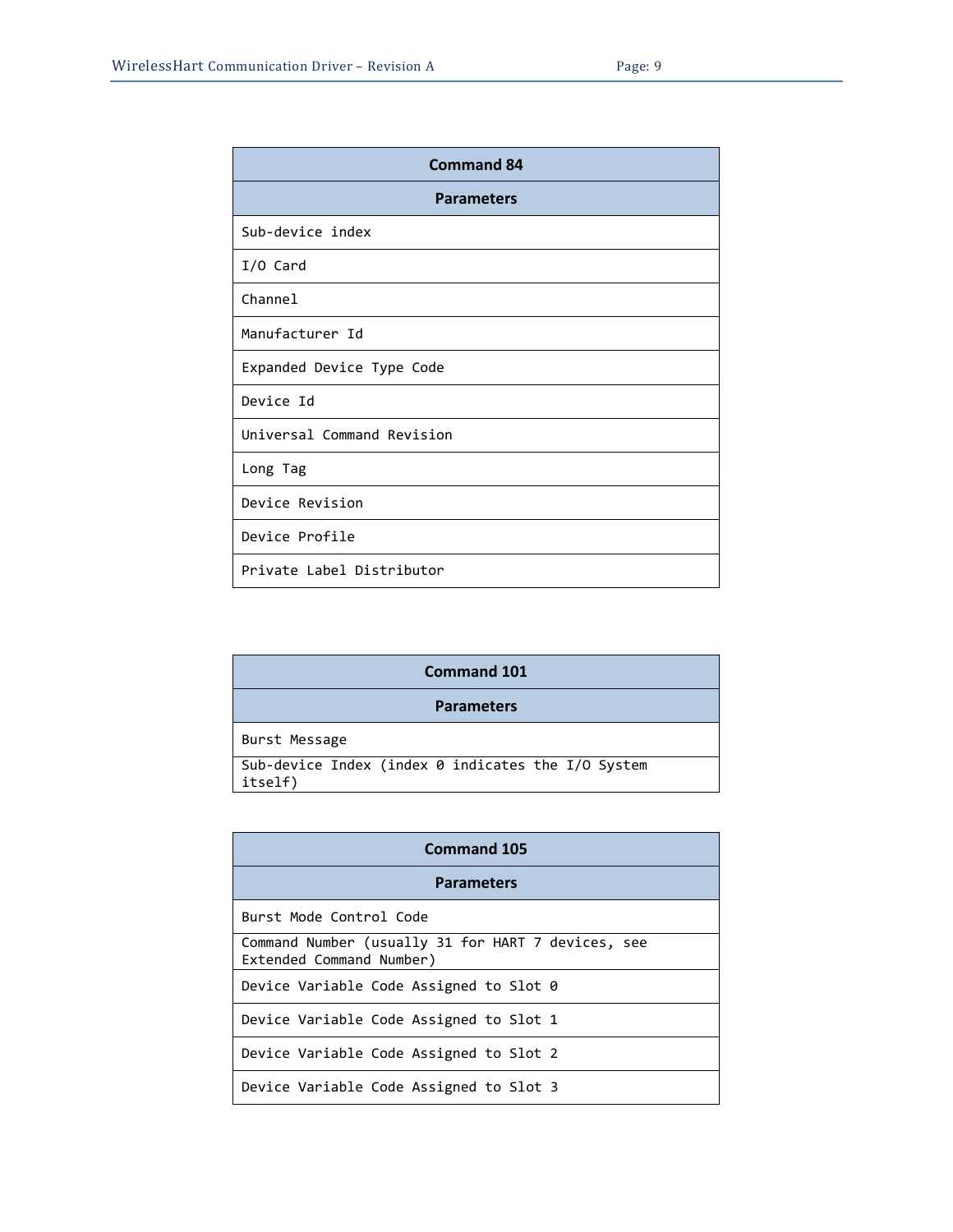| Device Variable Code Assigned to Slot 4                   |  |  |  |  |  |
|-----------------------------------------------------------|--|--|--|--|--|
| Device Variable Code Assigned to Slot 5                   |  |  |  |  |  |
| Device Variable Code Assigned to Slot 6                   |  |  |  |  |  |
| Device Variable Code Assigned to Slot 7                   |  |  |  |  |  |
| Burst Message                                             |  |  |  |  |  |
| Maximum number of burst messages supported by this device |  |  |  |  |  |
| Extended Command Number                                   |  |  |  |  |  |
| Update Time (burst period)                                |  |  |  |  |  |
| Maximum Update Time                                       |  |  |  |  |  |
| Burst Trigger Mode                                        |  |  |  |  |  |
| Device Variable Classification                            |  |  |  |  |  |
| Trigger Units Code                                        |  |  |  |  |  |
| Trigger Level                                             |  |  |  |  |  |

| <b>Command 178</b>                                                         |  |  |  |  |
|----------------------------------------------------------------------------|--|--|--|--|
| <b>Parameters</b>                                                          |  |  |  |  |
| Number of command in the structure (typically 2 for cmd 9<br>and $cmd$ 48) |  |  |  |  |
| Command Number 1 (typically 9)                                             |  |  |  |  |
| Command Number 1 Byte Count (varies depending on command<br>payload)       |  |  |  |  |
| Command Number 1 Response code                                             |  |  |  |  |
| Extended Device Status                                                     |  |  |  |  |
| PV Device Variable Code                                                    |  |  |  |  |
| PV Device Variable Classification                                          |  |  |  |  |
| PV Device Variable Units Code                                              |  |  |  |  |
| PV Device Variable Value                                                   |  |  |  |  |
| PV Device Variable Status                                                  |  |  |  |  |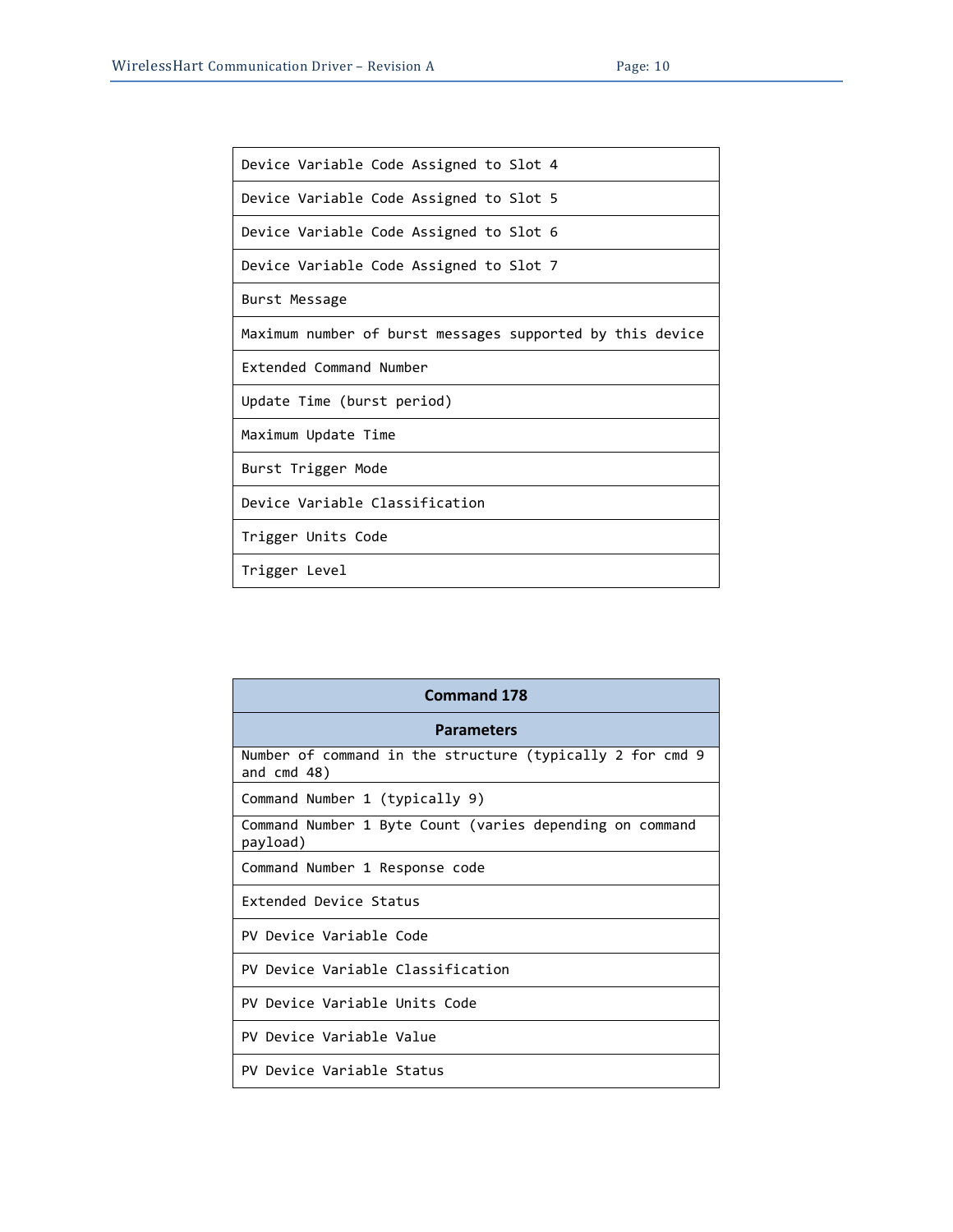| SV Device Variable Code                                                 |  |  |  |
|-------------------------------------------------------------------------|--|--|--|
| SV Device Variable Classification                                       |  |  |  |
| SV Device Variable Units Code                                           |  |  |  |
| SV Device Variable Value                                                |  |  |  |
| SV Device Variable Status                                               |  |  |  |
| TV Device Variable Code                                                 |  |  |  |
| TV Device Variable Classification                                       |  |  |  |
| TV Device Variable Units Code                                           |  |  |  |
| TV Device Variable Value                                                |  |  |  |
| TV Device Variable Status                                               |  |  |  |
| OV Device Variable Code                                                 |  |  |  |
| OV Device Variable Classification                                       |  |  |  |
| OV Device Variable Units Code                                           |  |  |  |
| OV Device Variable Value                                                |  |  |  |
| QV Device Variable Status                                               |  |  |  |
| PV % Range Device Variable Code (variable code = 244<br>typically)      |  |  |  |
| PV % Range Device Variable Classification                               |  |  |  |
| PV % Range Device Variable Units Code (typically 57 =<br>%)             |  |  |  |
| PV % Range Device Variable Value                                        |  |  |  |
| PV % Range Device Variable Status                                       |  |  |  |
| PV Loop Current Device Variable Code (variable code = 245<br>typically) |  |  |  |
| PV Loop Current<br>Device Variable Classification                       |  |  |  |
| PV Loop Current<br>Device Variable Units Code (typically 39<br>$=$ mA)  |  |  |  |
| PV Loop Current<br>Device Variable Value                                |  |  |  |
| PV Loop Current<br>Device Variable Status                               |  |  |  |
| PV Time Stamp                                                           |  |  |  |
| Command Number 2 (typically 48)                                         |  |  |  |
| Command Number 2 Byte Count (varies depending on command<br>payload)    |  |  |  |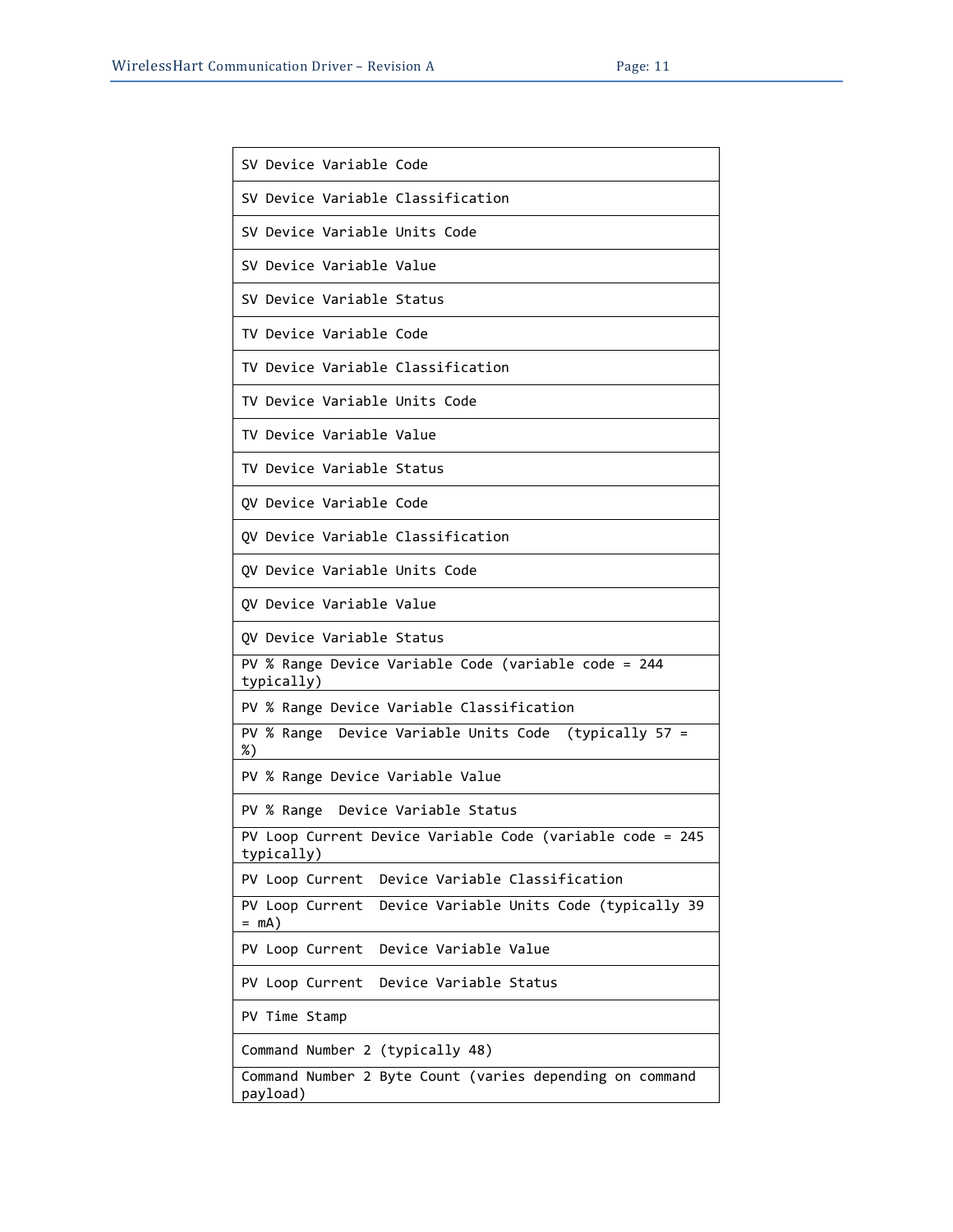| Command Number 2 Response code       |  |  |
|--------------------------------------|--|--|
| Transmitter status byte 0            |  |  |
| Transmitter status byte 1            |  |  |
| Transmitter status byte 2            |  |  |
| Transmitter status byte 3            |  |  |
| Transmitter status byte 4            |  |  |
| Transmitter status byte 5            |  |  |
| Extended Device Status               |  |  |
| Device Operating Mode                |  |  |
| Standardized Status 0                |  |  |
| Standardized Status 1                |  |  |
| Analog Channel Saturated (usually 0) |  |  |
| Standardized Status 2                |  |  |
| Standardized Status 3                |  |  |

## <span id="page-11-0"></span>**Section 5 – Troubleshoot**

The status of the driver execution can be observed through the diagnostic tools, which are:

- Trace window
- Property Watch
- Module Information

The above tools indicate if the operations have succeeded or have failed where the status 0 (zero) means success. Negative values are internal error codes and positive values are protocol error codes.